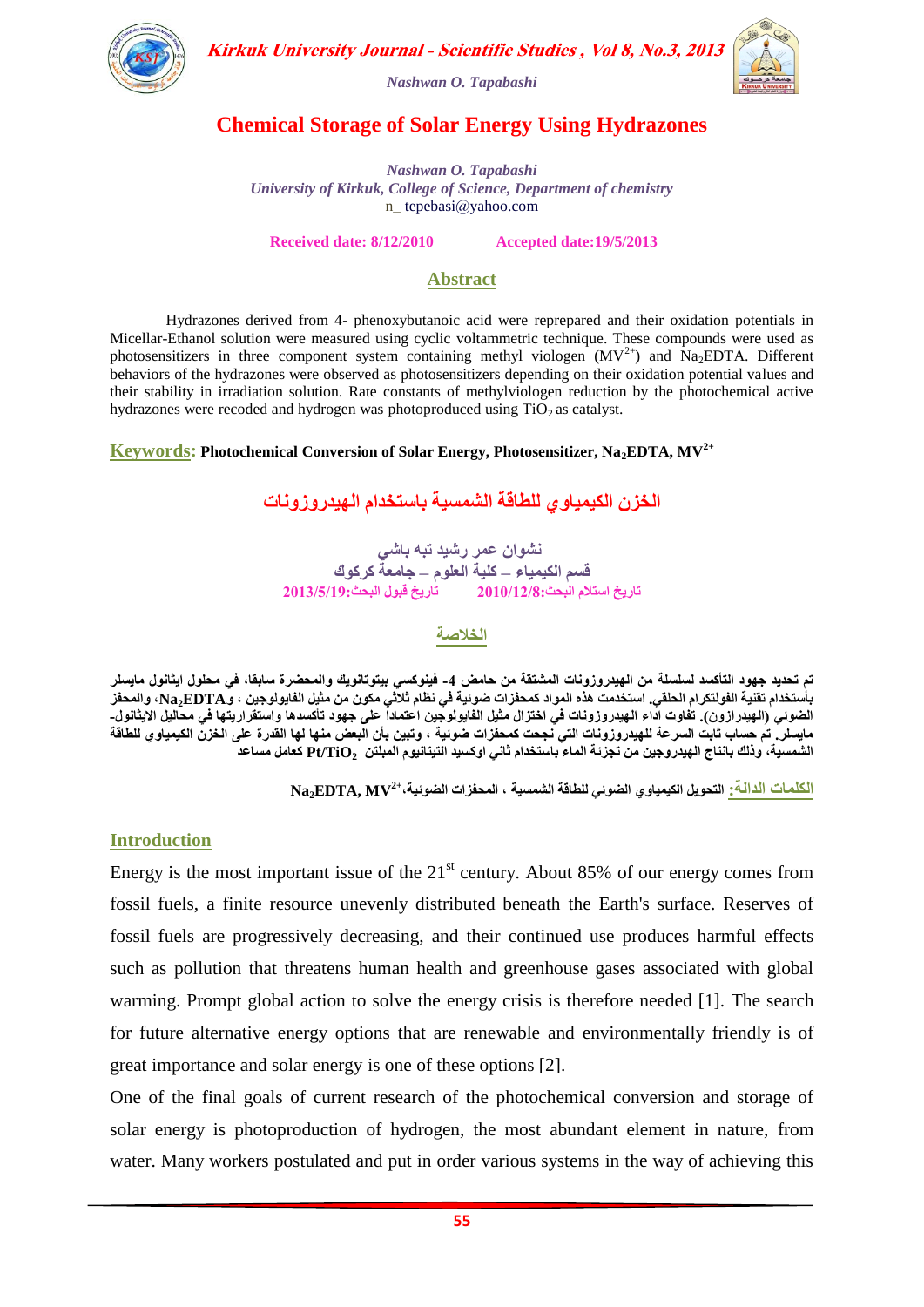

**Kirkuk University Journal - Scientific Studies, Vol 8, No.3, 2013** *Nashwan O. Tapabashi*

target [3,4,5,6,7,8,9,10]. However, the most popular and best studied model system for the photosensitized reduction of water has been the one containing  $Ru(bpy)_{3}^{2}$  (byp=2,2) bipyridine) as the photosensitizer, methyl viologen (1,1 dimethyl -4,4- bipyridinium dication;  $MV^{2+}$ ) as electron relay, and EDTA as sacrificial electron donor [6,11,12, 13,14,15,16, 17,18]. Although many other exciting approaches and schemes (eg. Methylporphyrines and some well-known organic dyes) have been attempted and tried as photosensitizers in light induced electron transfer; it is fair to state the other practical system for photolysis of water to hydrogen have yet to be found [15,19,20,21].

Accordingly the increasing interest in the chemistry of hydrazones induced the author aims to prepare new compounds of this class to use them as new photosensitizers.

### **Experimental**

Hydrazones were reprepared according to some previously published [22,23]. UV- visible spectra were recorded on CECIL type CE 599 spectrophotometer. Infrared spectra were recorded on a Perkin – Elmer 983 GIR spectrophotometer. Cyclic voltammetric experiments were carried out using a three-electrodes system (a reference electrode SCE, a platinum wire auxiliary electrode and working electrode, glassy carbon electrode GC). This system was connected with a CV-27 BAS scanning potentiostat supplied with a cell stand type C1B-240 and x-y recorder type Omnigraphic, Houston instrument. Irradiation experiments for sensitization and hydrogen production reactions were performed with a 250 W- Xenone arc lamp (Applied photophysics, LTD). Photochemical reactions were held in 4 mL size quartz cell supplied with 3-cm-neck. Photocatalytic hydrogen production experiments were carried out using a cylindrical 30 mL pyrex cell equipped with a 2 cm<sup>2</sup> diameter quartz irradiation window surrounded by a water- cooling jacket. Hydrogen gas analyses were carried on a Pyeunicam 304 gas chromatography supplied with a carbosieve 5 A column 1/8˝ in diameter, and 3 ft length with thermal conductivity detector, TCD. Column temperature was fixed at 60 °C, injection temperature 80 °C, detection temperature 100 °C and flow rate 20 mL min<sup>-1</sup>.

### **Results and Discussion**

Hydrazones (Ia-e, II, and and III) derived from substituted 4- phenoxybutanoic acid was prepared according to [23]. The reprepared hydrazones and  $\lambda$  max values of their  $1X10^{-4}$  M Ethanol- Micellar solution (CTAB) are shown in table (1).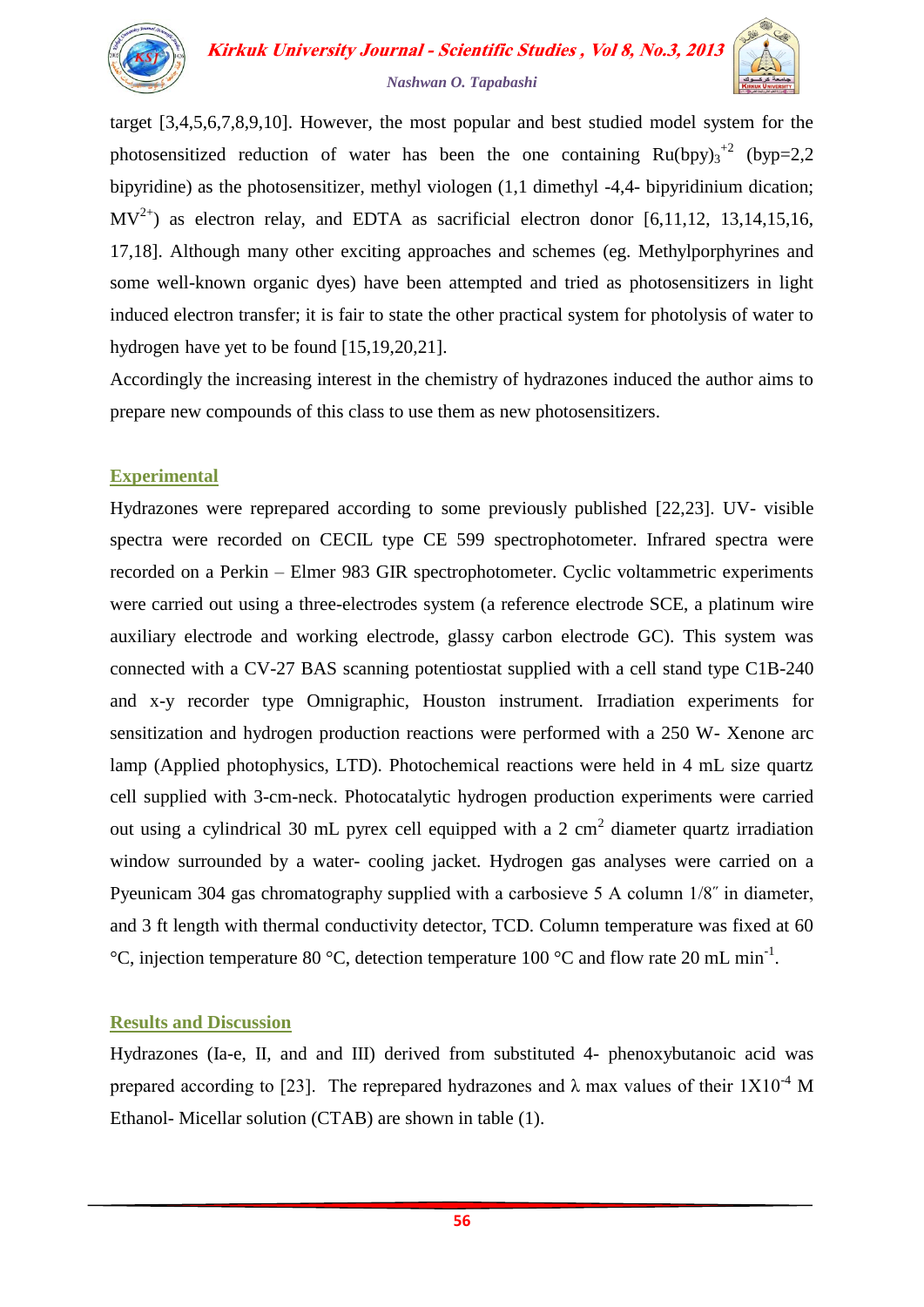

## **Table (1): λ max of the prepared and used compounds measured in Ethanol- Micellar solution at 1X10-4 M concentrations**

| compound No | $\mathbf x$    | Ar                          | $\mathbf R$     | $\lambda$ max |
|-------------|----------------|-----------------------------|-----------------|---------------|
| Ia          | H              | 4- $CH_3$ - $C_6H_4$        | H               | 398           |
| <b>Ib</b>   | H              | 4- OH- $C_6H_4$             | H               | 402           |
| Ic          | H              | $2 - C_{10} - H_7$          | H               | 415           |
| Id          | H              | $2,4-(OCH3)2-C6H3$          | H               | 420           |
| Ie.         | H              | $3,4-(OCH3)2-C6H3$          | H               | 417           |
| П           | C1             | $2,4-(OCH3)2-C6H3$          | H               | 414           |
| Ш           | C <sub>1</sub> | $4\text{-CH}_3\text{-CH}_3$ | CH <sub>3</sub> | 411           |

### **X - O(CH2) <sup>3</sup>COONHN=CR-Ar**

The presence of electron rich fragment C=N in the hydrazones motivated us to use them as photosensitizers. This was done to photoproduce methyl viologen in a three-component system containing ethylenediaminetetraacetic acid disodium salt,  $Na<sub>2</sub>EDTA$  as a sacrificial electron donor in the way of producing hydrogen from Ethanol-Micellar solution mixture in the presence of platinized titanium dioxide  $(Pt/TiO<sub>2</sub>)$ . Since the photoproducing activity of photosensitizers toward methyl viologen  $(MV^{2+})$ , with reduction potential 0.69 V[24,25], depend on the closeness of their oxidation potential to that of hydrazones, so these potentials have to be measured. Cyclic voltammetry technique was chosen for this purpose and the first run of the solution containing  $(4.8X10<sup>-4</sup> M)$  hydrazones, 0.1M KCl as supporting electrolyte) at pH=5 showed irreversible two oxidation peaks at the region (1.01-1.20 V) and (1.44- 1.50V) respectively. The full details of the data collected are shown in table (2)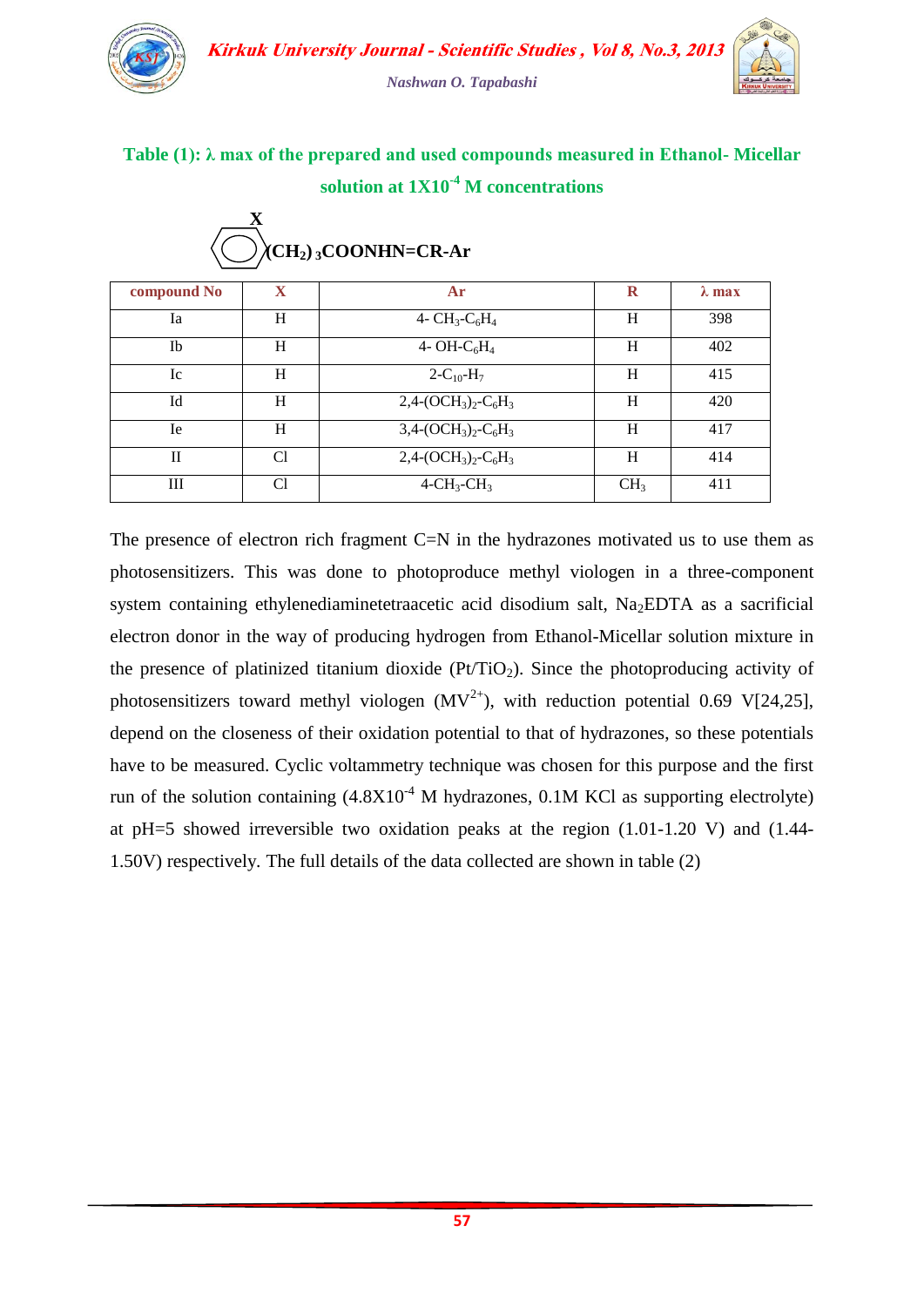

# **Table (2): anodic oxidation of hydrazones (Ia-e, II, III) (4.8X10-4M) in 20% (V/V) ethanolic micellar solution containing 0.1M K2SO<sup>4</sup> at scan rate (0.08-0.1 V/S)**

| Cpd No.                          | <b>Type of Micellar</b><br>Soln. | Ep <sub>1</sub> /V | Ip <sub>1</sub> /mA | $Ep_2/mA$                | Ip <sub>2</sub> /mA |
|----------------------------------|----------------------------------|--------------------|---------------------|--------------------------|---------------------|
| Ia                               | Lauryl Sulfate                   | 1.089              | 0.030               | $\overline{\phantom{a}}$ | $\overline{a}$      |
|                                  | <b>CTAB</b>                      | 1.121              | 0.031               | $\overline{a}$           |                     |
|                                  | <b>CTAB</b>                      | 1.161              | 0.030               | $\blacksquare$           | $\blacksquare$      |
| Ib                               | Lauryl Sulfate                   | 1.050              | 0.036               | $\overline{a}$           | ÷,                  |
|                                  | <b>CTAB</b>                      | 1.068              | 0.042               | $\overline{a}$           | $\overline{a}$      |
|                                  | <b>CTAB</b>                      | 1.082              | 0.039               | $\overline{a}$           | $\overline{a}$      |
| ${\rm Ic}$                       | Lauryl Sulfate                   | 1.098              | 0.044               | $\overline{a}$           |                     |
|                                  | <b>CTAB</b>                      | 1.190              | 0.051               |                          |                     |
|                                  | <b>CTAB</b>                      | 1.172              | 0.049               | $\overline{\phantom{0}}$ |                     |
| $\ensuremath{\operatorname{Id}}$ | Lauryl Sulfate                   | 1.010              | 0.020               | 1.451                    | 0.055               |
|                                  | <b>CTAB</b>                      | 1.018              | 0.025               | 1.480                    | 0.070               |
|                                  | <b>CTAB</b>                      | 1.090              | 0.031               | 1.430                    | 0.060               |
| Ie                               | Lauryl Sulfate                   | 1.121              | 0.040               | 1.500                    | 0.100               |
|                                  | <b>CTAB</b>                      | 1.180              | 0.052               | 1.492                    | 0.090               |
|                                  | <b>CTAB</b>                      | 1.160              | 0.043               | 1.440                    | 0.087               |
| $\rm II$                         | Lauryl Sulfate                   | 1.170              | 0.037               | 1.410                    | 0.120               |
|                                  | <b>CTAB</b>                      | 1.150              | 0.055               | 1.471                    | 0.112               |
|                                  | <b>CTAB</b>                      | 1.191              | 0.041               | 1.430                    | 0.079               |
| $\rm III$                        | Lauryl Sulfate                   | 1.200              | 0.039               | $\overline{a}$           | $\overline{a}$      |
|                                  | <b>CTAB</b>                      | 1.290              | 0.033               |                          |                     |
|                                  | <b>CTAB</b>                      | 1.200              | 0.029               | $\overline{\phantom{a}}$ | ÷,                  |
| - Unidentified Wave              |                                  |                    |                     |                          |                     |

The first peak  $(Ep_1)$  was attributed to the oxidation of the hydrazones to form the cationic radical (I') via one electron process which is in the anodic reaction of traces of acid could be turned to the formation of the species (II'). The following scheme (1) describes the anodic reaction of these compounds at the first wave [25,26].

$$
-e + .
$$
  
\nY-N=CR-Ar  
\n
$$
Y-N=CR-Ar + H_3O + \xrightarrow{e} Y-N=CR-Ar
$$
  
\nH  
\nII'  
\n  
\n**Scheme 1: Anodic Reaction of the Hydrozones at the First Wave.**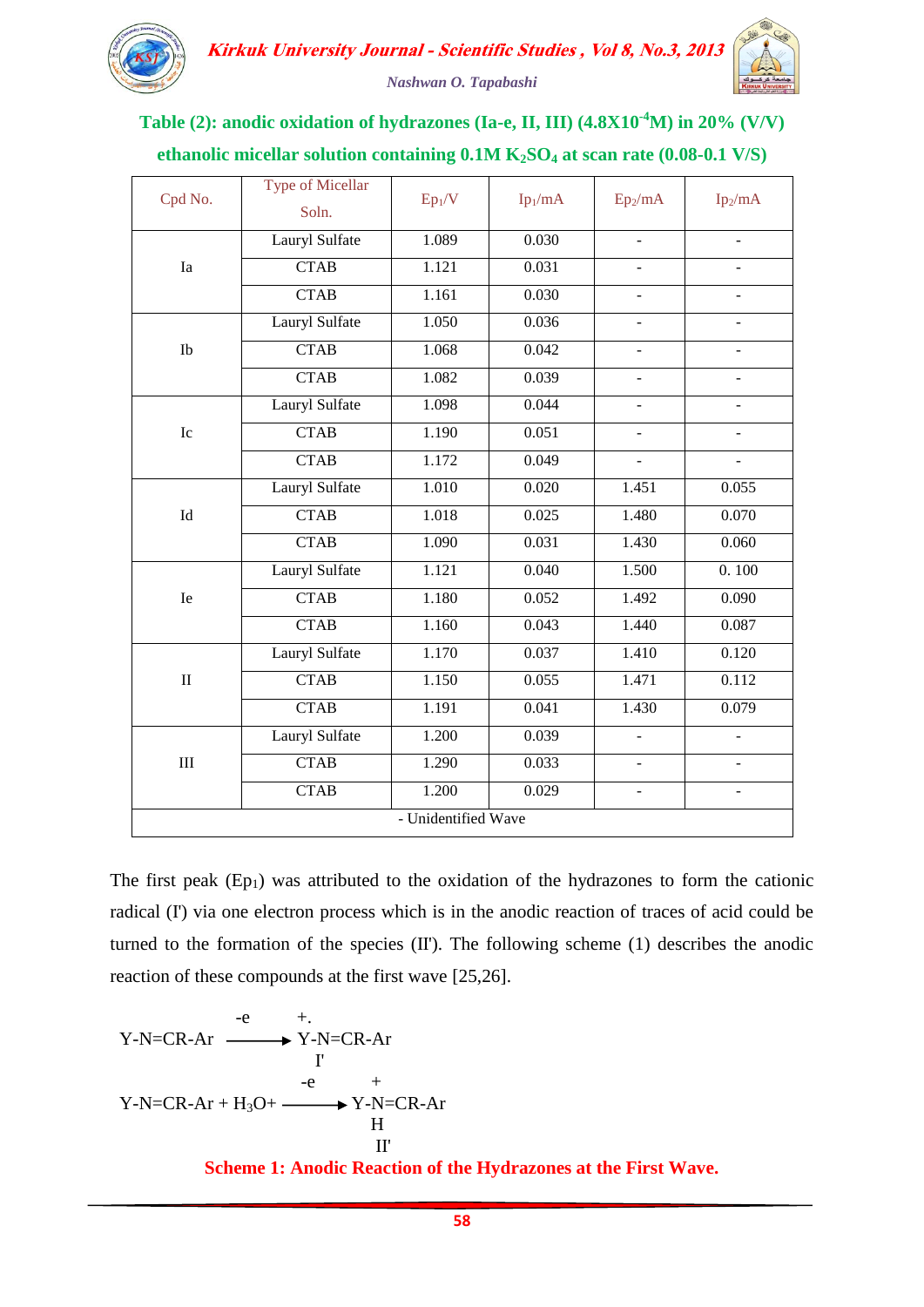

The second peak Ep<sub>2</sub> at  $(1.44 - 1.50V)$  was assigned to the further oxidation of the cationic radical (I') via two electron process followed by the hydrolysis of the intermediate forming the corresponding carbonyl compounds (aldehydes, ketones) and amines by any of the pathways shown below,(scheme 2).

$$
Y-N=CR-Ar
$$
  
\n
$$
Y-N+1
$$
  
\n
$$
H
$$
  
\nII'  
\n
$$
-2e, H_2O
$$
  
\n
$$
Y-N+1
$$
  
\n
$$
-2e, H_2O
$$
  
\n
$$
Y-N+1
$$
  
\n
$$
Y-N+1
$$
  
\n
$$
Y-N+1
$$
  
\n
$$
Y-N+1
$$
  
\n
$$
Y-N+1
$$
  
\n
$$
Y-N+1
$$
  
\n
$$
Y-N+1
$$
  
\n
$$
Y-N+1
$$
  
\n
$$
Y-N+1
$$
  
\n
$$
Y-N+1
$$
  
\n
$$
Y-N+1
$$
  
\n
$$
Y-N+1
$$
  
\n
$$
Y-N+1
$$
  
\n
$$
Y-N+1
$$
  
\n
$$
Y-N+1
$$
  
\n
$$
Y-N+1
$$
  
\n
$$
Y-N+1
$$
  
\n
$$
Y-N+1
$$
  
\n
$$
Y-N+1
$$
  
\n
$$
Y-N+1
$$
  
\n
$$
Y-N+1
$$
  
\n
$$
Y-N+1
$$
  
\n
$$
Y-N+1
$$
  
\n
$$
Y-N+1
$$
  
\n
$$
Y-N+1
$$
  
\n
$$
Y-N+1
$$
  
\n
$$
Y-N+1
$$
  
\n
$$
Y-N+1
$$
  
\n
$$
Y-N+1
$$
  
\n
$$
Y-N+1
$$
  
\n
$$
Y-N+1
$$
  
\n
$$
Y-N+1
$$
  
\n
$$
Y-N+1
$$
  
\n
$$
Y-N+1
$$
  
\n
$$
Y-N+1
$$
  
\n
$$
Y-N+1
$$
  
\n
$$
Y-N+1
$$
  
\n
$$
Y-N+1
$$
  
\n
$$
Y-N+1
$$
  
\n
$$
Y-N+1
$$
  
\n
$$
Y-N+1
$$
  
\n<

# **Scheme 2: Oixdation of Cationic Radica (I) Via Two Election Process Follwed by Hydrolysis Of The Intermediate.**

Photoproduction of methyl viologen,  $MV^{+2}$  was held by irradiation mixtures of 3.4X10<sup>-4</sup> M hydrazones (Ia-e, II, III),  $3.4X10^{-3}$  M Mv<sup>+2</sup>,  $10^{-2}$  M Na<sub>2</sub> EDTA in 20% ethanolic micellar solution (V/V), buffered to pH=5 using white light (2980 w/m<sup>2</sup>). The photoreduction of  $MV^{+2}$ was monitored against time of irradiation by the classical build up of  $MV^{+2}$  radical ion.

Hydrazones (Ia-e, II, and III) showed different behavior in photoreducing activity depending on their stability toward hydrolysis. Compounds (Ib,c ,II, III) were totally failed in reducing  $MV^{+2}$  regardless the time of irradiation and type of micellar solution been used (Lauryl sulfate, cetyltetraammonium bromide(CTAB), cetyltetraammonium chloride (CTAC). Whereas compounds (Id,e) showed, rather positive results in photoreducing methylviologen in the above mentioned micellar solution [7,14]. Table (3) reveals the value of rate constants of photoproducing reaction achieved using compounds(Id &Ie). Whereas Figure (1) shows the spectrum revealing the classical build up of  $MV^{-2}$  radical ion using Id as photosensitizer.

### **Table (3): Values of Rate Constants of Reduction of MV2+ by Hydrazones (Id and Ie) at 25 °C**

| Compd No. | Type of Micellar Soln. | rate constant, $k s^{-1}$ |
|-----------|------------------------|---------------------------|
|           | Lauryl sulfate         | $4.3X10^{-4}$             |
|           | <b>CTAB</b>            | $8.0X10^{-4}$             |
|           | <b>CTAC</b>            | $1.0X10^{-4}$             |
| 1e        | Lauryl sulfate         | $4.5X10^{-4}$             |
| le        | CTAB                   | $5.8X10^{-4}$             |
| le        | CTAC                   | $8.8X10^{-4}$             |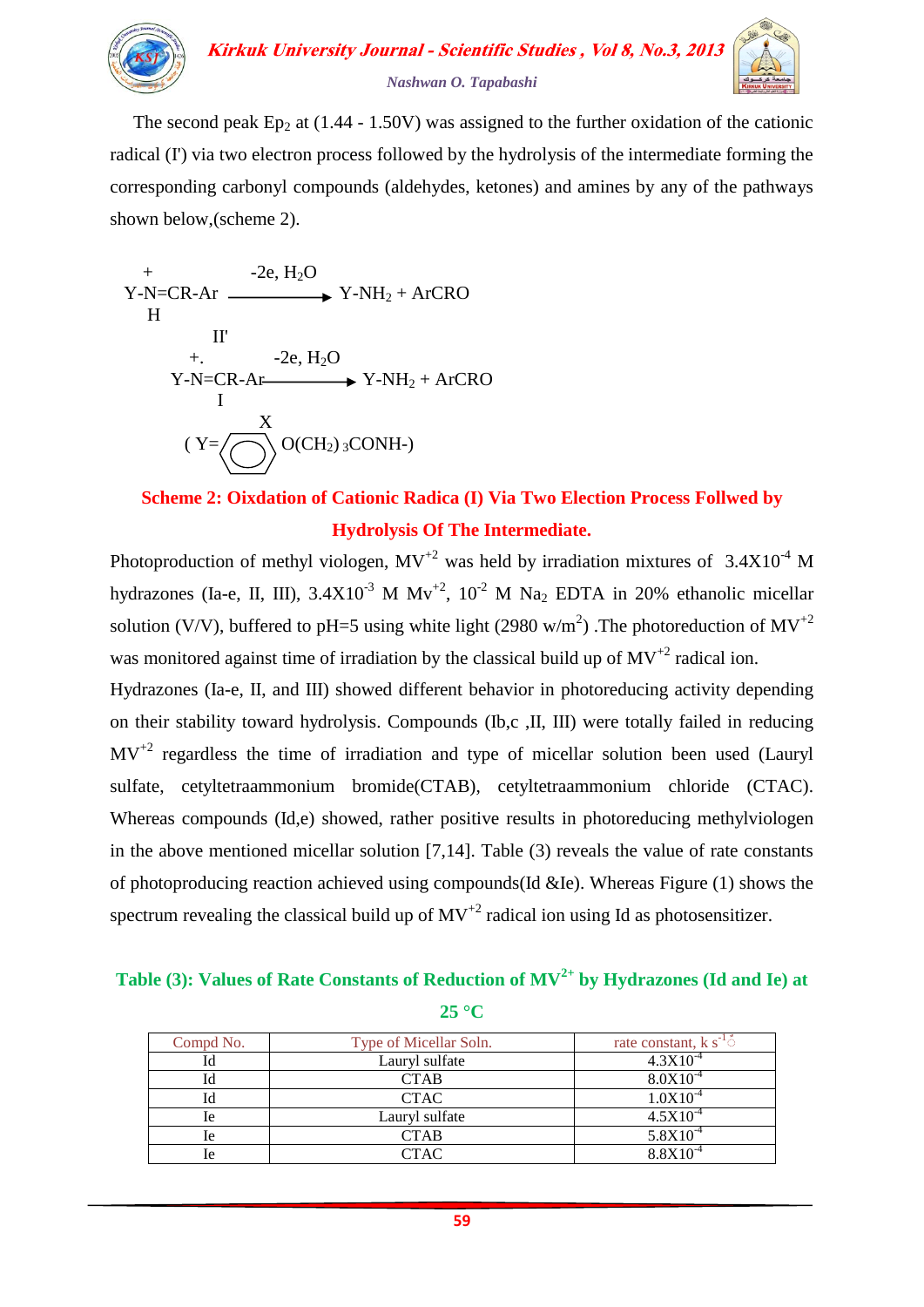

**Kirkuk University Journal - Scientific Studies, Vol 8, No.3, 2013** 



*Nashwan O. Tapabashi*



**Fig.(1): UV- visible spectrum revealing the classical build up of MV+2 radical ion using Id as photosensitizer.**

These reactions was found to fit good first order kinetics by plotting in  $(A\infty - At)$  against t. according to Lambert- Beer law derivation of the first order equation [25].

ln  $(A∞ - At) = lnA-kt$ 

 $A\infty$  = absorbance of Mv<sup>+.</sup> at which values remains unchanged regardless time of irradiation.

 $At = absorbance at any time.$ 

It was deduced from kinetic results shown in table (3) that compound Id with rate constant  $1X10^{-3}$  s<sup>-1</sup> in CTAC and Ie 8.8X10<sup>-4</sup> s<sup>-1</sup> in CTAC where shown to be promising candidates in storage system by photoreducing  $H_2$  from water molecule  $[5,6,7,11,12,14,19,20,21]$ . Irradiation experimental using mixture of 25 mL comprising  $3.4X10^{-4}$  M of (Id & Ie)  $3.4X10^{-4}$ <sup>3</sup> M MV<sup>+2</sup>. 10<sup>-2</sup> M Na<sub>2</sub>EDTA in the presence of (20, 30, 40, 50, 60 mg) of 200 micron Pt /  $TiO<sub>2</sub>$  in micellar solution at pH=5 using white light were held for 5 hr. Only compound (Id) in CTAC showed 2mL  $H_2$  per one liter of irradiated solution at 50 mg of Pt/TiO<sub>2</sub> loading, whereas the remaining compounds totally failed in photoproducing hydrogen regardless the time of irradiation and type of  $Pt/TiO<sub>2</sub>$  loadings. Figure (2) shows the gradual increment of hydrogen volume during 5 hr of irradiation.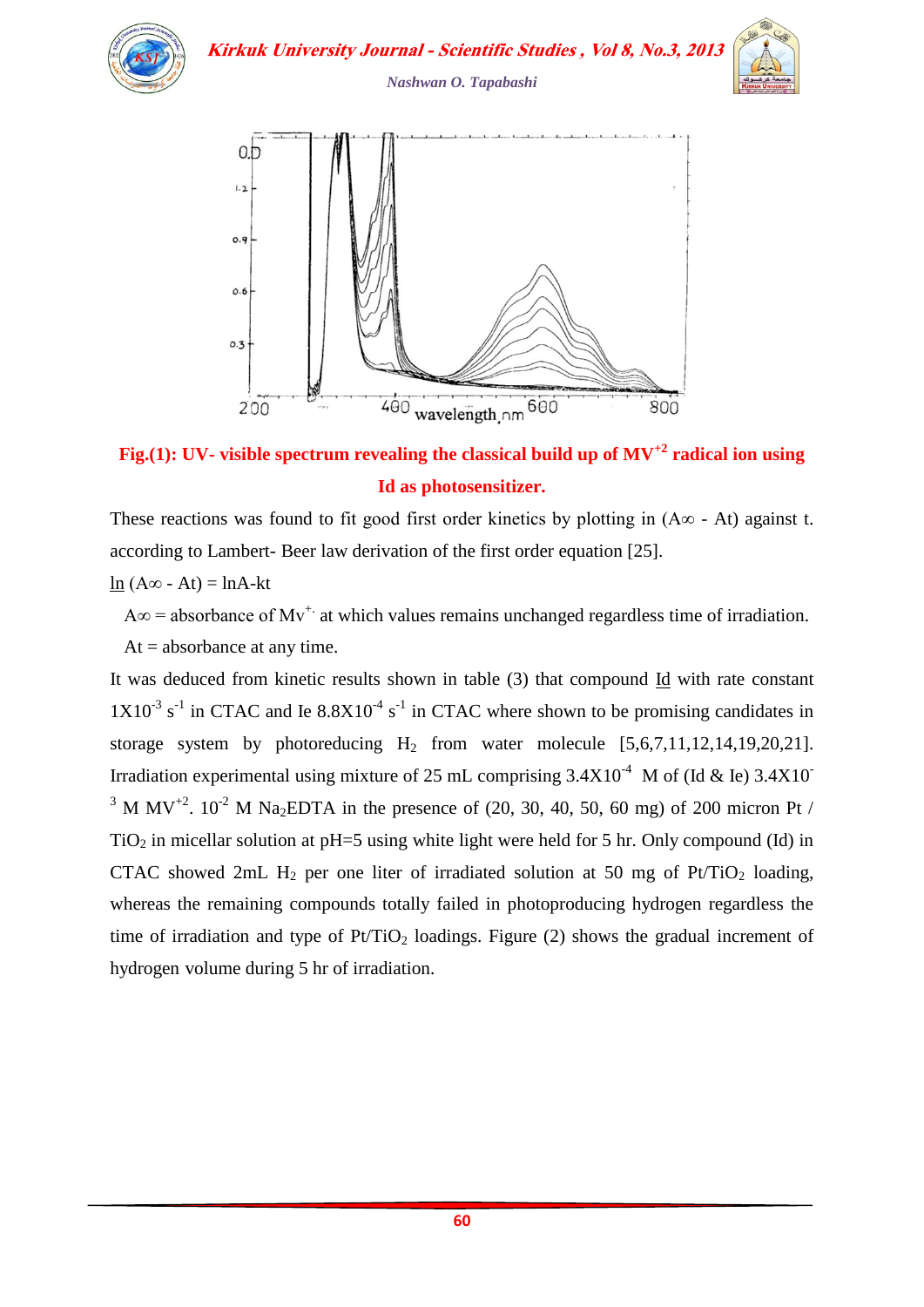



The inactivity of compounds (Ie) in evolving  $H_2$  may be attributed to its relative lower rate constants which prepare sufficient amount of  $MV^+$  on the surface of TiO<sub>2</sub> to reduce water molecule in sufficient rate [3,21,24,27].

To investigate the effect of particle size on the production of hydrogen, the previous experiments where repeated using  $(10, 20, 30, 40, 50 \text{ mg of } 45 \text{ mic. Pt/TiO}_2)$ . Hoverer, the same compounds (Id) in CTAC, showed only 5 mL hydrogen at 20 mg of  $Pt/TiO<sub>2</sub>$  after 5 hr irradiation. Figure (3) illustrates the total volume of hydrogen production. The shift of the optimum value for hydrogen production from 50 mg (200 $\mu$ ) to 20 mg (45  $\mu$ ) may also be ascribed to screening effect caused by finely divided





**Fig.(3): Hydrogen production mL/L solution using Hydrazone (Id) as photosensitizer in different loading Pt/TiO<sub>2</sub> (45**  $\mu$ **) at pH=5** 

 The particle size is believed to be strongly correlated with the size of active surface of semiconductor, in other words for a given photocatalyst, the smaller the size of the semiconductor particle, the larger the volume of space charge layer, where electrons and holes were separated sufficiently. Electrons and holes easily reach the surface with their lifetime when the diffusion length  $(10^4A^{\circ})$  for TiO<sub>2</sub> [24] is larger than the radius of the particle.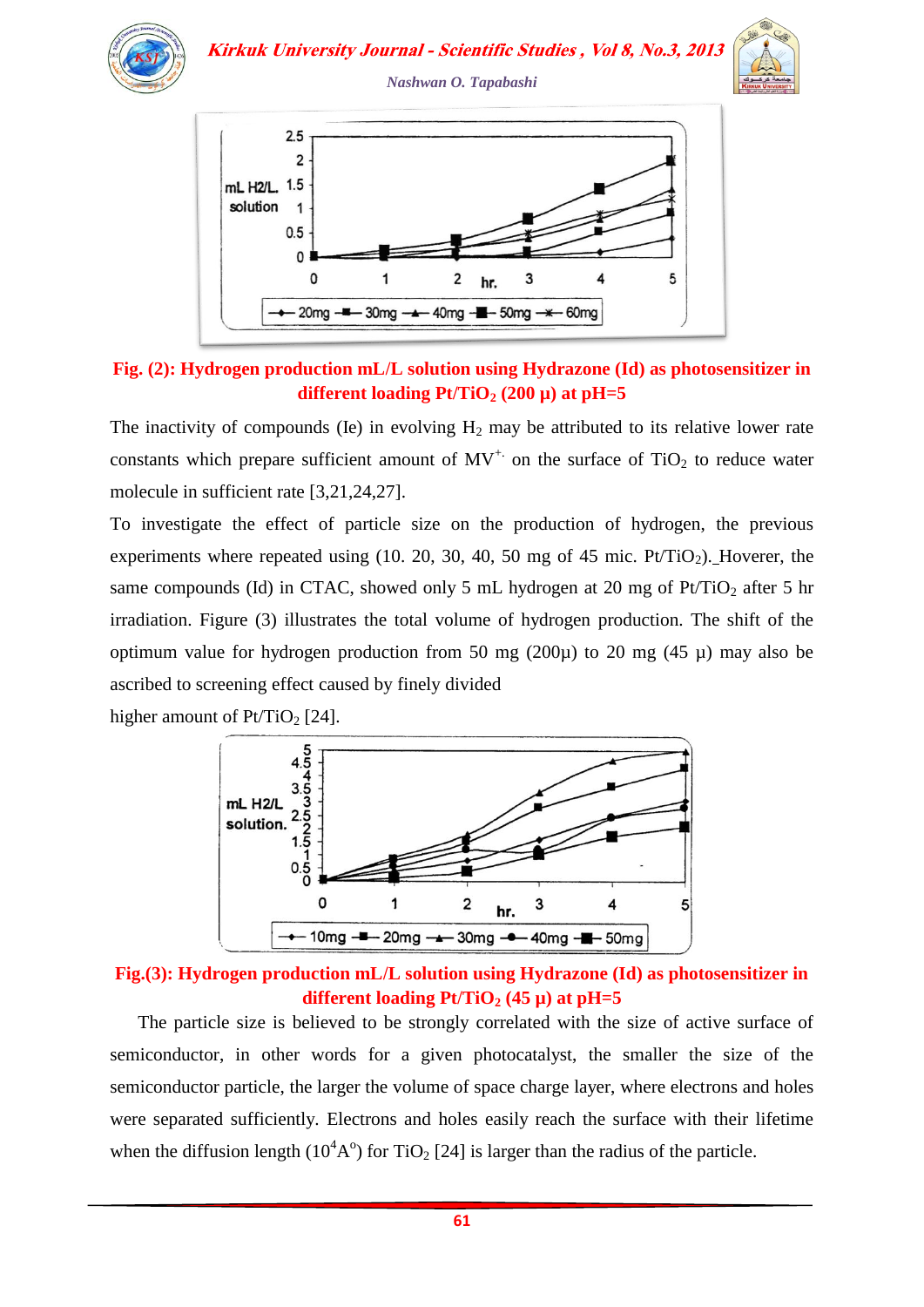

### **References**

[1] G. O.Olah, A.Goepert, and G. K. S.Prakash, (2006): Beyond Oil and Gas: The Methanol Economy, Wiley-VCH, Weinheim.

[2] J. O. M Bockris, T. Nejat Veziroglu, and D.Smith, (1990) :Solar Hydrogen Energy. The Power to Save the Earth., Macdonald Optima Edition.

[3] J.Kiwi and Gratzel, M., (1979) : Projection, size factors, and reaction dynamics of colloidal redox catalyst mediating light induced hydrogen evolution from water., J. Am. Chem. Soc. Vol.101 (24), pp.7214-7217.

[4] P.Keller and Moradpour, (1980) : Is there a particle size dependence for the mediation by colloidal redox catalyst of the light- induced hydrogen evolution from water., J. Am. Chem. Soc, vol. 102 (24), pp. 7193- 7196.

[5] A. Harriman, G. Porter, and M.-C. Richoux , (1981): Colloidal platinum catalyst for the reduction of water to hydrogen, photosensitized by reductive quenching of zinc porphyrins., J. Chem. Soc., Faraday Trans -2, vol. 77, pp. 1939- 1945.

[6] A. W.-H.Mau, O.Johansen, and W. H. F. Sasse, (1985): Xanthene dyes as sensitizers for the photreduction of water., Photochemistry and Photobiology, vol. 41 (5), pp. 503- 509.

[7] A. J. Abdul-Ghani and S.Abdul-Kareem, (1989): Photocatalytic water cleavage using mixture of ruthenium tris-bipyridyl chloride and zinc phthalocyanine as photosensitizers., Int. J. Hydrogen Energy, vol. 14 (5), pp. 303-312.

[8] V. Balzani, P. Ceroni, A. Juris, M. Venturi, S. Campagna, F. Puntotiero, and S. Serroni, (2001): Dendrimers based on photoactive metal complexes. Recent advances., Coord. Chem. Rev.,vol. 219, pp. 545-572.

[9**]** M. K. Nazeerurddin and M. Gratzel, (2004): Conversion and storage of solar energy using dye-sensitized nanocrystalline TiO2 cells., Comprehensive Coordination Chemistry II, vol. 9, pp. 719-758.

[10] F. Puntoriero, S. Campagna, A-M. Stadler, and J. M. Lehn, (2008):Luminescene properties and redox behavior of Ru(II) molecular racks.,Coord. Chem. Rev., vol. 252 (21- 24), pp. 2480-2492.

[11] K. Kalyanasunaram, J. Kiwi, and M. Gratzel, (1978): Hydrogen evolution from water by visible light, a Homogenous Three component test system for redox catalyst. ,Helv. Chim. Acta, vol. 61(7), pp. 2720- 2736.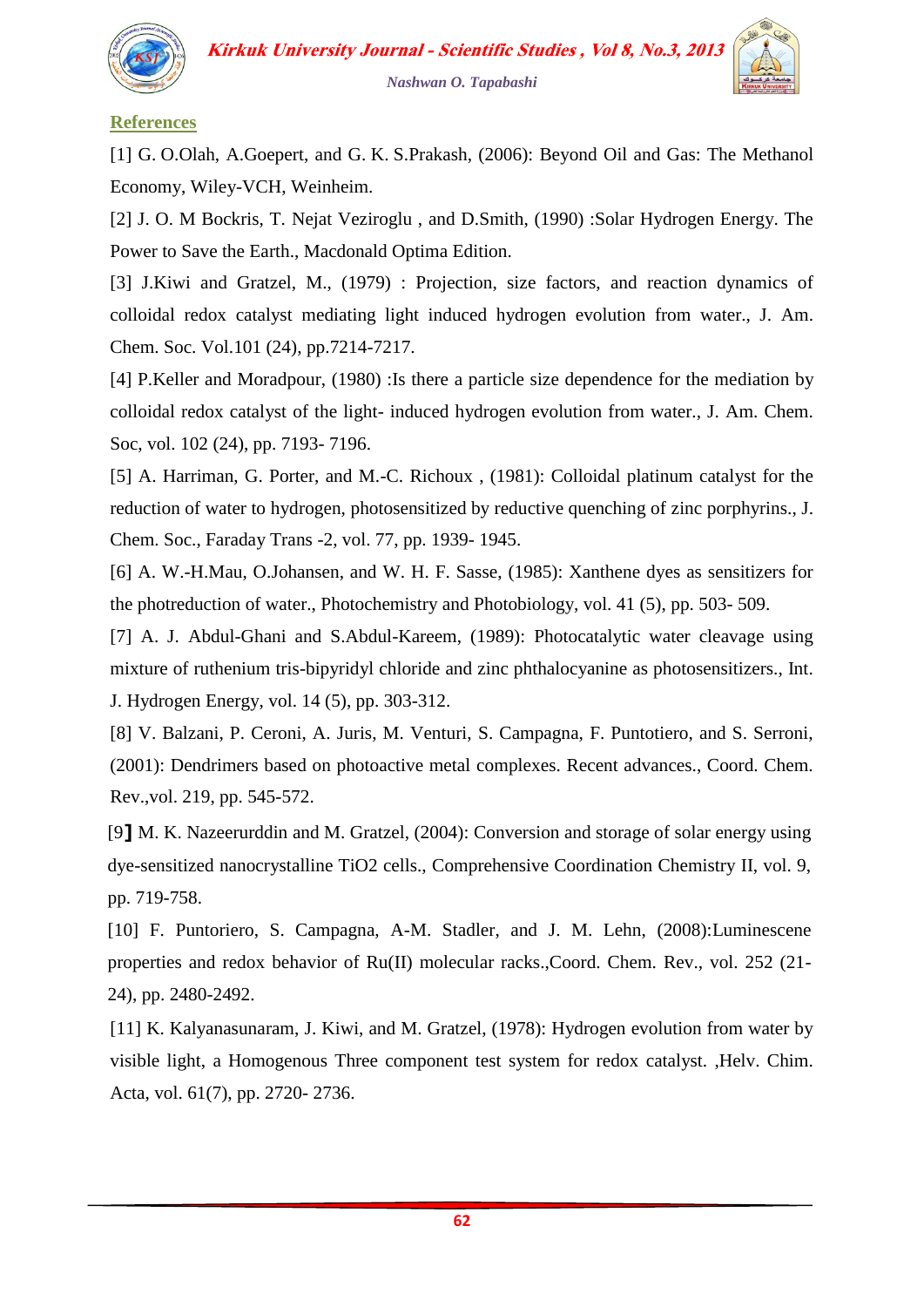

[12] K. Kalyanasunaram, J. Kiwi, and M. Gratzel, (1980): Light induced reactions of water soluble porphyrins, sensitization of hydrogen generation from water by zincporphyrin derivatives., Helv. Chim. Acta, vol. 63(2), pp. 478- 485.

[13] L. Loy and E.E. Wolf, (1985): Photoinduced hydrogen evolution from water in the presence of EDTA and Pt/TiO**<sup>2</sup>** supported catalyst.,Solar Energy, vol. 34(6), pp. 455-461.

[14] A. J. Abdul-Ghani and S. Abdul-Kareem, (1989): Effect of temperature on the photosensitized reduction of methyl viologen and hydrogen production by a mixture of zinc phtalocyanine and ruthenium tris- bipyridyl complexes., Int. J. Hydrogen Energy, vol.14 (5), pp. 313-317.

[15] R. Bauer and K. Konigstein, (1993): New sensitizing relay compounds for  $H_2$ production., International J. of hydrogen energy, vol. 18(3), pp. 205-210.

[16]Y.-Z.Hu, S. Tsukiji, S. Shinkai, S. Oishi, and I. Hamachi, (2000): Construction of artificial photosynthetic reaction centers on a protein surface: Vectorial, multisept, and proton coupled electron transfer for long- lived electron charge separation., J. Am. Chem. Soc., vol. 122, pp. 241-253.

[17] Y.-Z. Hu, H. Takashima, S.Tsukiji, S. Shinkai, T. Nagamune, S. Oishi, and I. Hamachi, (2000):Direct comparison of electron transfer proteins of two direct distinct semisynthetic triads with non- protein based triad: Unambiguous experimental evidence on protein matrix effects., Chem. Eur. J.,vol. 6, pp.1907-1916.

[18] S. Bhosale, A. L. Sisson, P. Talukdar, A. Füstenberg, N. I Banerj, E. Vauthey, G. Bollot, J. Mareda, C. Röger, F. Würthner, N. Sakai, and S. Matile, (2006): Photoproduction of proton gradients with  $\pi$ -stacked fluorophone scaffolds in lipid bilayers ., Science, vol. 313, pp. 84-86.

[19] A. I. Krasna, (1979): Proflavin catalyzed photoproduction of hydrogen from organic compounds., Photochemistry and photobiligy, vol. 29. pp. 267-276.

[20] P. A. Brugger, P. P. Infelta, A. M. Braun, and M. Gratzel, (1981): Photoredox reaction in functional micellar assemblies. Use of amphiphilic redox relays to achieve light energy conversion and charge separation, J. Am. Chem. Soc., vol.103, pp. 320-326

[21] S. Romains, L. Vigara, and A. Llobet, (2009): Oxygen-oxygen bond formation pathways promoted by Ruthenium Complexes., Acc. Chem. Res.,vol. 42(12), pp. 1944-1953.

[22] A. G. Hammam and N. M.Youssif, (1982): Synthesis and reaction of 2-mercapto benzothiazole derivatives of expected biological activity.,

J. Chem. Eng. Data, vol. 27(2), pp. 705-711.